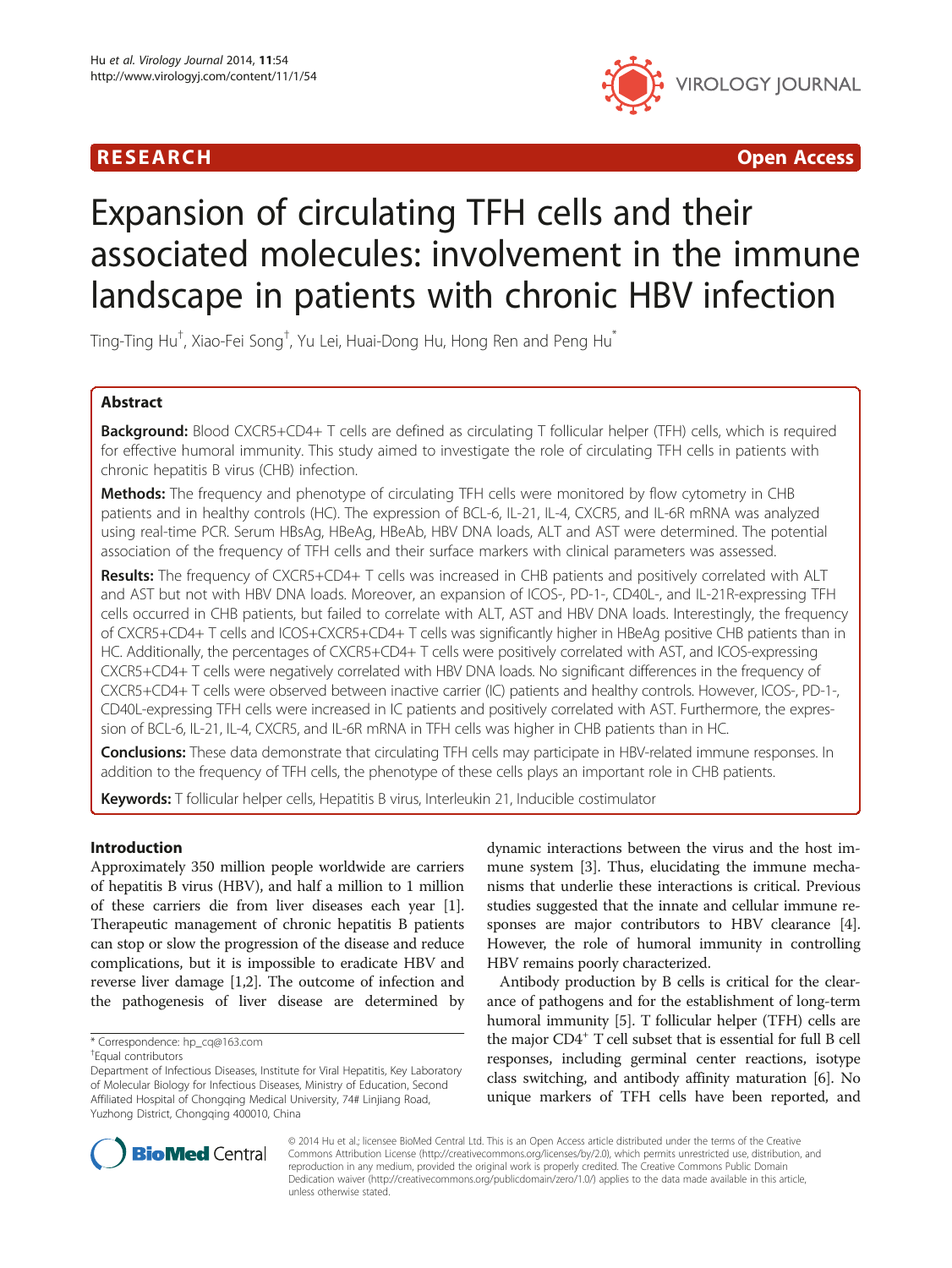TFH cells are currently defined using a combination of several markers that are directly related to the functions of these cells [[6\]](#page-8-0). TFH cells express large amounts of B cell lymphoma 6 (Bcl-6) [\[7](#page-8-0)], which is necessary and sufficient for the development of TFH cells in vivo [\[8\]](#page-8-0). Chemokine (C-X-C) receptor 5 (CXCR5) is transiently expressed on CD4+ T cells during their interaction with peptide-MHC, but TFH cells can be distinguished from other T cells by their sustained expression of high levels of CXCR5 [[9](#page-8-0)]. CXCR5 promotes the colocalization of T and B cells [[10](#page-8-0)]. TFH cells express surface molecules that play functional roles in T cell and B cell collaboration, such as inducible costimulator (ICOS), programmed cell-death protein 1 (PD-1), and CD40 ligand (CD40L). TFH cells also secrete interleukin 4 (IL-4) and interleukin 21 (IL-21), which are cytokines that promote growth, differentiation, and class switching in B cells [\[11\]](#page-8-0).

The unique localization of TFH cells within germinal centers is a fundamental feature of this subset of T cells [[12](#page-8-0)].However, it is difficult to obtain lymphoid tissue from patients for research purposes. Therefore, a surrogate strategy is required to assess the quality of TFH cell responses in humans. CXCR5<sup>+</sup>CD4<sup>+</sup> T cells in the blood may serve as counterparts of TFH cells for this purpose. CXCR5 + CD4+ T cells are known as circulating TFH cells; these cells share functional properties with TFH cells and appear to represent the circulating memory compartment of TFH cells [\[13-15\]](#page-8-0). In addition, several studies demonstrated that CXCR5+ CD4+ T cells derived from both the circulation and germinal centers potently induce antibody production during co-culture with B cells in vitro [\[14,16,17\]](#page-8-0). The role of blood CXCR5<sup>+</sup>CD4<sup>+</sup>T cells in patients with autoimmunity has been explored [[13,14\]](#page-8-0), but little is known about the role of circulating CXCR5<sup>+</sup>CD4<sup>+</sup> T cells in patients with chronic HBV infection. In this study, we explored the frequency and phenotype of circulating TFH cells in patients with chronic HBV infection and examined the potential association of CXCR5<sup>+</sup>CD4<sup>+</sup> T cells with clinical parameters. This study may provide novel insights regarding the role of circulating CXCR5+ CD4+ T cells in patients with chronic HBV infection.

# Results

### Clinical data from subjects in the five groups

Table [1](#page-2-0) presents the demographic and clinical characteristics of subjects from the chronic HBV infection and HC groups. A total of 38 patients with chronic HBV infection were recruited, including 17 males and 21 females with ages ranging from 7 to 60 years. The subjects were divided into the following groups according to AASLD guidelines [[18](#page-8-0)]: HBeAg-positive chronic hepatitis B (HBeAg + CHB)  $(n = 14)$ ; immune tolerant carrier (IT)  $(n = 8)$ ; inactive carrier (IC)  $(n = 10)$ ; and HBeAg-negative chronic hepatitis B (HBeAg- CHB)  $(n = 6)$ . In addition, 12males and 13 females with ages ranging from 23 to 64 years were included as controls. The patients with chronic HBV infection were comparable to the healthy controls with respect to sex and age. All patients with chronic HBV infection were positive for HBV DNA, and half of these patients had elevated levels of ALT and/or AST. Notably, the healthy controls were negative for HBV DNA and had normal ALT and AST levels.

# Significantly increased frequency of CXCR5<sup>+</sup>CD4<sup>+</sup> T cells in patients with chronic HBV infection compared to healthy controls

To determine the potential role of peripheral CXCR5<sup>+</sup>CD4<sup>+</sup> T cells in patients with chronic HBV infection, the frequency of peripheral blood CXCR5<sup>+</sup>CD4<sup>+</sup> T cells within the CD4+ T cell population was monitored by flow cytometry (Figure [1\)](#page-2-0). The percentages of CXCR5<sup>+</sup>CD4<sup>+</sup> T cells were 17.87% (2.95-88.03%) in the chronic HBV infection group and 11.13% (2.92-34.48%) in the HC group. As shown in Figure [1](#page-2-0)C, the frequency of CXCR5<sup>+</sup>CD4<sup>+</sup> T cells was significantly higher in patients with chronic HBV infection than in the HC group ( $p < 0.05$ ). To further characterize the frequency of CXCR5<sup>+</sup>CD4<sup>+</sup> T cells in patients with chronic HBV infection, it was necessary to determine whether differences existed between the chronic HBV infection subgroup and the HC group. Interestingly, the percentages of CXCR5+ CD4+ T cells were greater in the HBeAg − positive chronic hepatitis B group than in the HC group  $(p < 0.05)$ (Figure [1](#page-2-0)D). In contrast, the frequency of CXCR5<sup>+</sup>CD4<sup>+</sup> T cells in IT, IC or HBeAg- CHB patients was not significantly different from that observed in the healthy controls (p > 0.05) (Figure [1D](#page-2-0)). Moreover, no significant differences in the proportions of CXCR5<sup>+</sup>CD4<sup>+</sup> T cells were observed among the chronic HBV infection subgroups (data not shown).

### Increased expression of ICOS, PD-1, CD40L and IL-21R in

CXCR5<sup>+</sup> CD4<sup>+</sup> T cells in patients with chronic HBV infection A significantly higher frequency of CXCR5<sup>+</sup>CD4<sup>+</sup> T cells was observed in the chronic HBV infection group than in the HC group. Thus, it was important to determine whether the expression of markers that are typically associated with TFH cells were altered. TFH cells are distinguished from other cell types by the expression of ICOS, PD-1, CD40L, IL-21R, CXCR5, and IL-21. The phenotype of TFH cells was assessed in this study (Figure [2A](#page-3-0)). Notably, the expression of ICOS was increased in CXCR5<sup>+</sup>CD4<sup>+</sup> T cells in patients with chronic HBV infection compared to healthy controls  $(p < 0.05)$  (Figure [2](#page-3-0)B). More importantly, the percentages of ICOS<sup>+</sup>CXCR5<sup>+</sup>CD4<sup>+</sup> T cells were significantly higher in the HBeAg + CHB, IT, IC and HBeAg- CHB groups compared to the HC group ( $p <$ 0.05) (Figure [2C](#page-3-0)). Likewise, differential expression of PD-1 was observed between the patients with chronic HBV infection and the healthy subjects  $(p < 0.01)$  (Figure [2D](#page-3-0)). In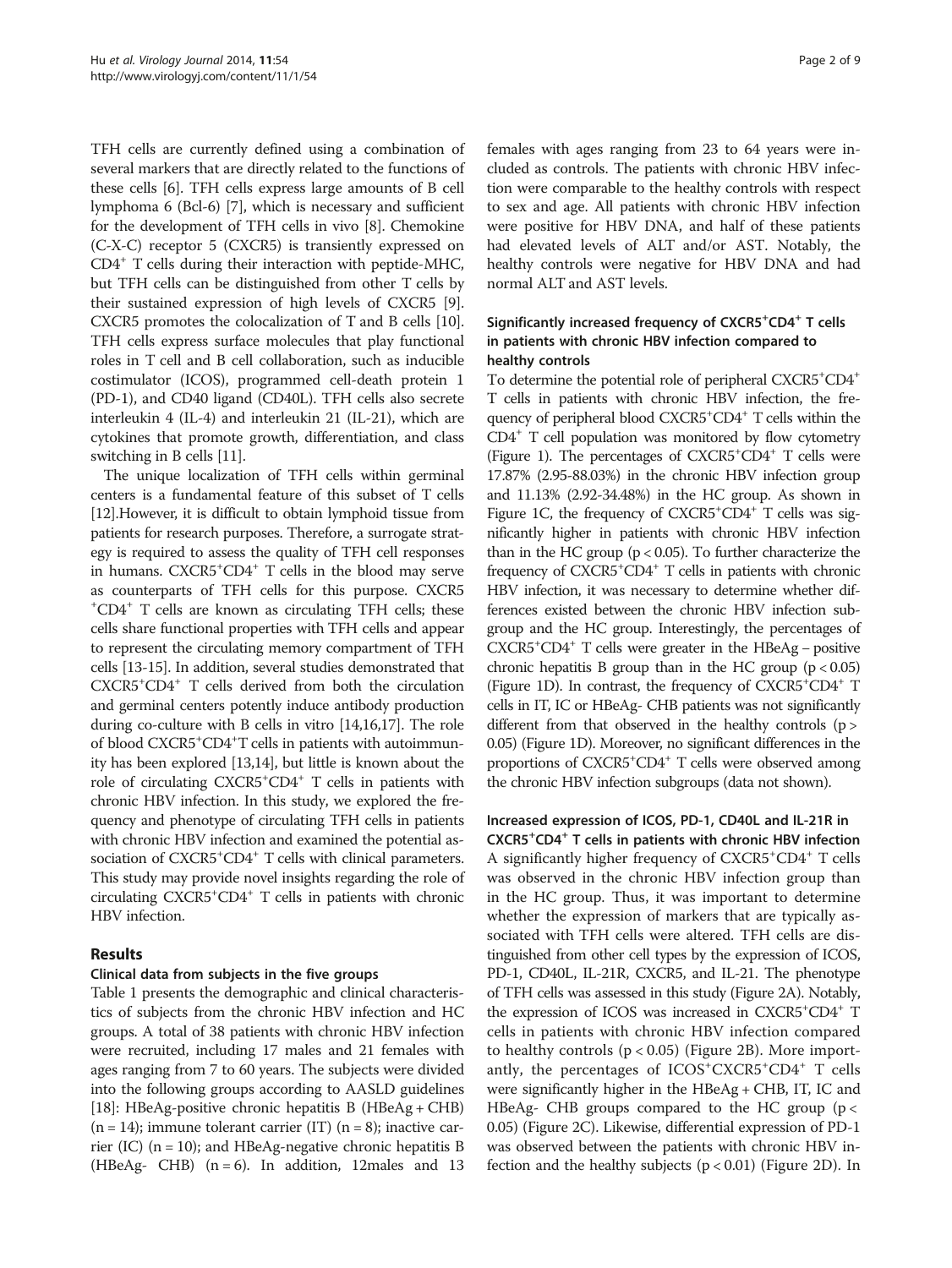| <b>Parameters</b>               | HC              | CHB (HBeAg+)      | IT             | IC              | CHB (HBeAg-)     |
|---------------------------------|-----------------|-------------------|----------------|-----------------|------------------|
| Number                          | 25              | 14                | 8              | 10              | 6                |
| Age (years)                     |                 |                   |                |                 |                  |
| Mean $\pm$ SD                   | $30.6 \pm 10.6$ | $27.9 \pm 12.0$   | $26.8 \pm 6.7$ | $46.1 \pm 14.8$ | $42.8 \pm 12.2$  |
| Sex N (%)                       |                 |                   |                |                 |                  |
| Male                            | 12(48.0)        | 5(35.7)           | 5(62.5)        | 5(50.0)         | 2(33.3)          |
| Female                          | 13(52.0)        | 9(64.3)           | 3(37.5)        | 5(50.0)         | 4(66.7)          |
| HBV-DNA ( $log_{10}$ copies/mL) |                 |                   |                |                 |                  |
| Mean $\pm$ SD                   | <b>NA</b>       | $6.5 \pm 0.4$     | $7.2 \pm 0.8$  | $2.0 \pm 1.3$   | $4.6 \pm 0.2$    |
| ALT (U/L)                       |                 |                   |                |                 |                  |
| Mean $\pm$ SD                   | $\leq 40$       | $504.1 \pm 635.3$ | $26.1 \pm 8.4$ | $21.7 \pm 9.9$  | $118.5 \pm 56.7$ |
| AST (U/L)                       |                 |                   |                |                 |                  |
| Mean $\pm$ SD                   | $\leq 40$       | $430.3 \pm 657.6$ | $23.6 \pm 6.5$ | $27.8 \pm 9.3$  | $58.3 \pm 21.4$  |
| HBeAg/Anti-HBe                  | 0/0             | 14/0              | 8/0            | 0/10            | 0/6              |

<span id="page-2-0"></span>

NA, not applicable; HC, healthy control; CHB(HBeAg+), HBeAg-positive chronic hepatitis B; IT, immune tolerant carrier; IC, inactive carrier; CHB(HBeAg-), HBeAg-negative chronic hepatitis B.

addition, the proportions of CD40L<sup>+</sup>CXCR5<sup>+</sup>CD4<sup>+</sup> T cells and IL-21R<sup>+</sup> CXCR5<sup>+</sup>CD4<sup>+</sup> T cells were higher in patients with chronic HBV infection than in the healthy controls (p < 0.01) (Figure [2](#page-3-0)F, H). Remarkably, significantly higher levels of PD-1<sup>+</sup>CXCR5<sup>+</sup>CD4<sup>+</sup> T cells, CD40L<sup>+</sup>CXCR5<sup>+</sup>CD4<sup>+</sup> T cells, and IL-21R<sup>+</sup> CXCR5<sup>+</sup>CD4<sup>+</sup> T cells were observed in the IT, IC and HBeAg- CHB groups than in the HC group  $(p < 0.05)$  (Figure [2E](#page-3-0), G, I). However, no significant difference in the proportions of PD-1<sup>+</sup>CXCR5<sup>+</sup>CD4<sup>+</sup> T cells, CD40L<sup>+</sup>CXCR5<sup>+</sup>CD4<sup>+</sup> T cells, and IL-21R<sup>+</sup> CXCR5<sup>+</sup>CD4<sup>+</sup>

T cells were observed between the HBeAg + CHB group and the HC group  $(p > 0.05)$  (Figure [2](#page-3-0)E, G, I). Further analysis of the chronic HBV infection subgroups revealed no differences between the subgroups (data not shown).

# Patients with chronic HBV infection exhibited overexpression of BCL-6, CXCR5, IL-6R, IL-4, and IL-21 mRNA in CXCR5<sup>+</sup>CD4<sup>+</sup> T cells

As previously discussed, the two groups exhibited differential expression of ICOS, PD-1, CD40L, and IL-21R.



Figure 1 Fluorescence-activated cell sorter (FACS) analysis of the frequency of peripheral blood CXCR5<sup>+</sup>CD4<sup>+</sup> T cells in patients with chronic HBV infection patients. (A) Gating strategy. (B) The percentage of circulating CXCR5<sup>+</sup>CD4<sup>+</sup> T cells was compared between the two groups. (C) The percentage of CXCR5<sup>+</sup>CD4<sup>+</sup> T cells was significantly higher in patients with chronic HBV infection than in healthy controls (P < 0.05). (D) Comparison of the frequency of CXCR5<sup>+</sup>CD4<sup>+</sup> T cells in the IT, IC, CHB(HBeAg+), CHB(HBeAg-) and HC groups. HC, healthy controls; HBV, patients with chronic HBV infection; IT, immune tolerant carrier; IC, inactive carrier; CHB<sup>1</sup>, HBeAg-negative chronic hepatitis B; CHB<sup>2</sup>, HBeAg-positive chronic hepatitis B; PI, propidium iodide. The horizontal lines represent the median values (±SEM).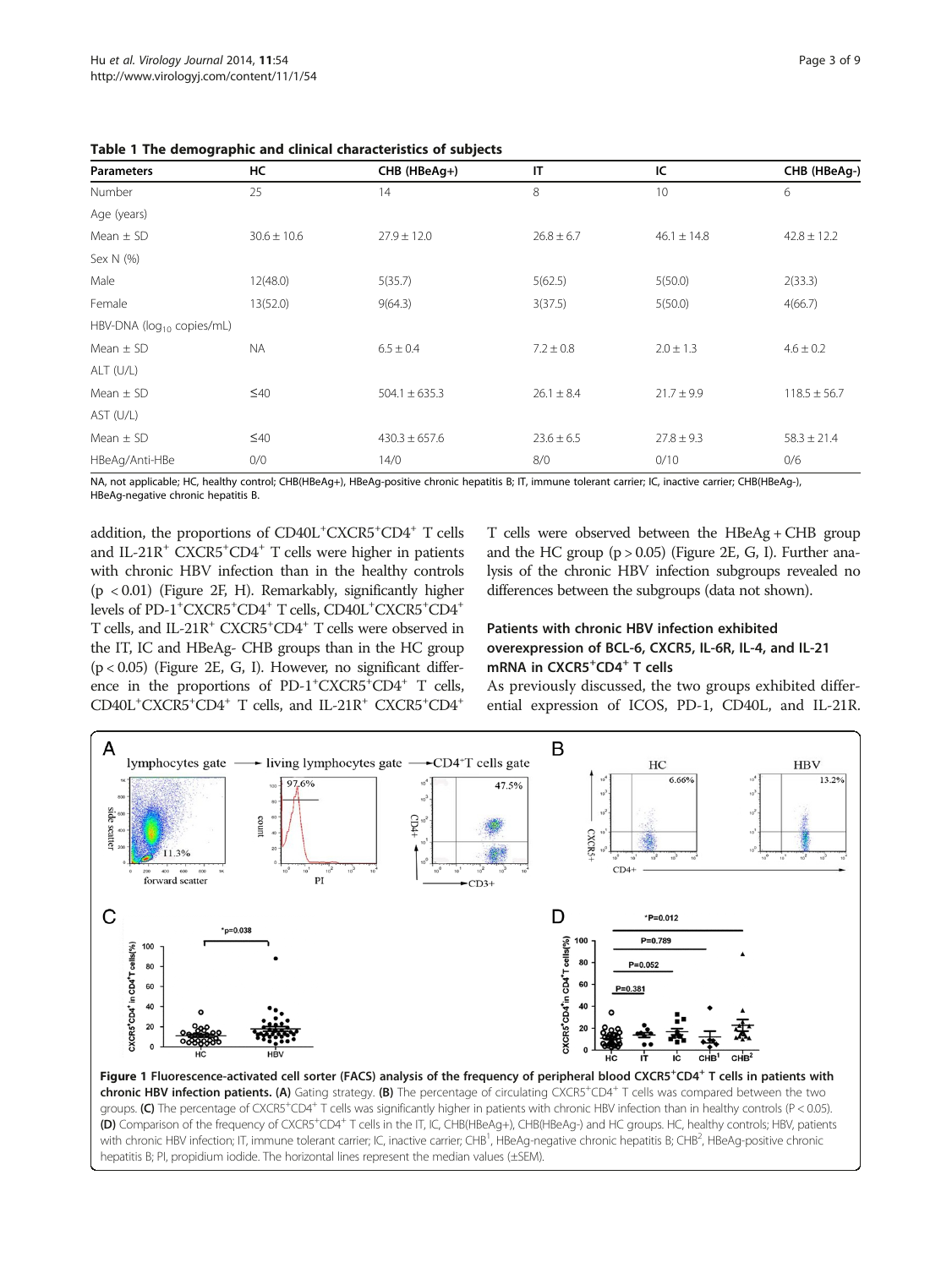<span id="page-3-0"></span>

Elucidating the transcription factors, cytokines and additional markers that are associated with TFH cells is critical for an improved understanding of the role of TFH cells. TFH cells rely on the expression of the master regulator transcription factor Bcl-6. CXCR5<sup>+</sup>CD4<sup>+</sup> T cells in patients with chronic HBV infection significantly upregulated expression of Bcl-6 mRNA compared to healthy controls  $(p < 0.01)$ . IL-21 is a typical cytokine for TFH cells; as expected, IL-21 expression was significantly different between the chronic HBV infection and HC groups (p < 0.05). Moreover, the mRNA expression of additional markers that are associated with TFH cells was analyzed using real-time PCR. The expression of IL-6R, IL-4 and CXCR5 mRNA in circulating CXCR5<sup>+</sup>CD4<sup>+</sup> T cells was higher in patients with chronic HBV infection than in healthy controls  $(p < 0.05)$  (Figure [3\)](#page-4-0).

# Correlation of CXCR5<sup>+</sup>CD4<sup>+</sup> T cells with clinical parameters in patients with chronic HBV infection

Because of the high frequency of TFH cells and the upregulation of a number of molecules associated with TFH cells in patients with chronic HBV infection, we evaluated whether TFH cells were linked to clinical parameters. ALT is a commonly used clinical parameter that is associated with the inflammatory response in patients with chronic HBV infection, and AST is screened to determine the grade of liver injury. The percentage of CXCR5<sup>+</sup>CD4<sup>+</sup> T cells positively correlated with the levels of serum ALT and AST in patients with chronic HBV infection ( $r = 0.485$ ,  $p < 0.01$  and  $r =$ 0.515,  $p < 0.01$ , respectively) (Figure [4](#page-4-0)A, B). However, no significant correlation was found between the percentages of ICOS<sup>+</sup>CXCR5<sup>+</sup>CD4<sup>+</sup> T cells, PD-1<sup>+</sup>CXCR5<sup>+</sup>CD4<sup>+</sup>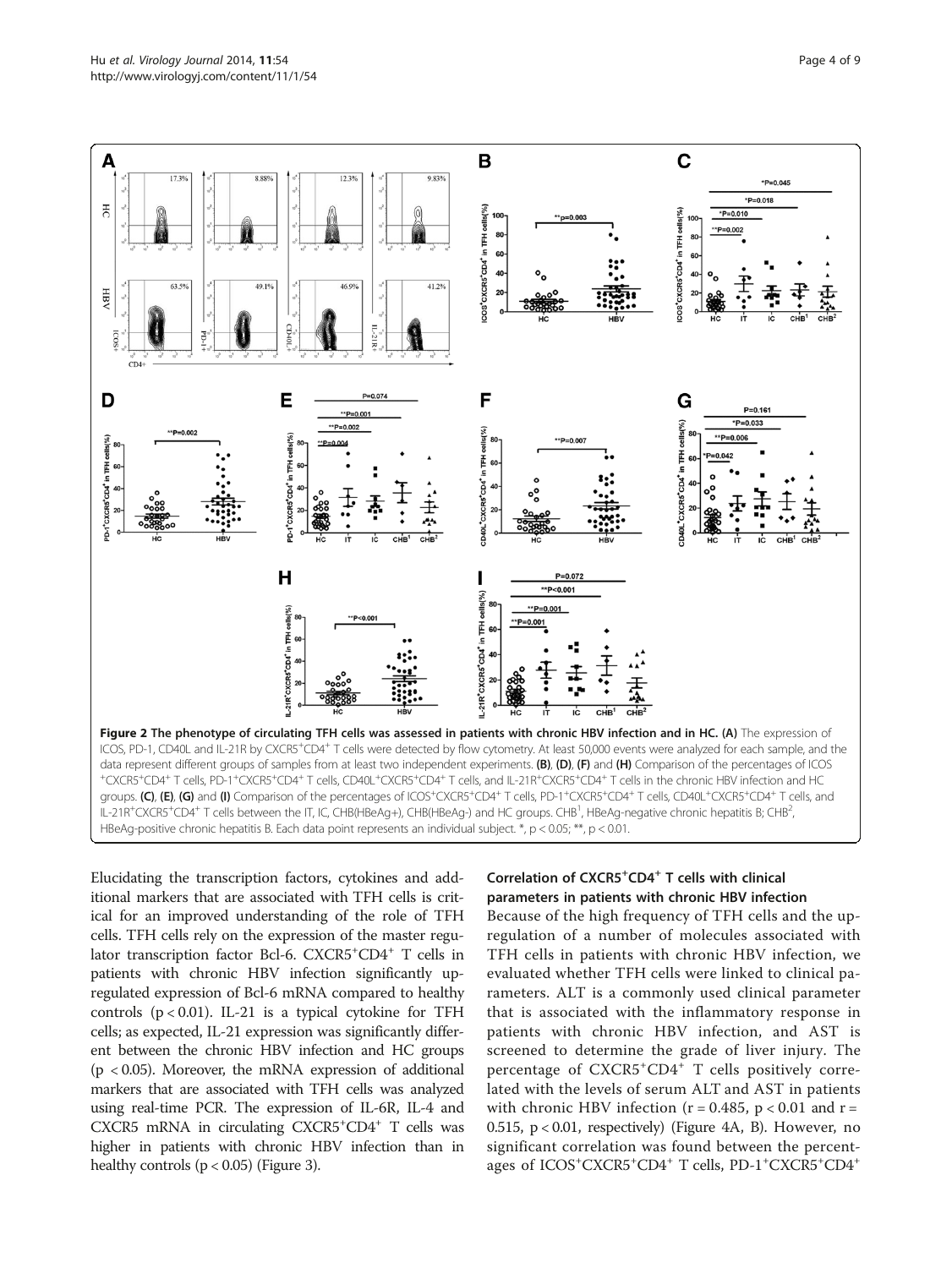<span id="page-4-0"></span>

 $T$  cells, CD40  $L^+CXCR5^+CD4^+$   $T$  cells, or IL-21R  $+CXCR5^+CD4^+$   $T$  cells and the levels of serum ALT CXCR5<sup>+</sup> CD4<sup>+</sup> T cells and the levels of serum ALT and AST (data not shown). Additionally, the frequencies of CXCR5<sup>+</sup> CD4<sup>+</sup> T cells, ICOS+ CXCR5+ CD4+ T cells, PD-1<sup>+</sup>CXCR5<sup>+</sup>CD4<sup>+</sup> T cells, CD40L<sup>+</sup>CXCR5<sup>+</sup>CD4<sup>+</sup> T cells, and IL-21R<sup>+</sup>CXCR5<sup>+</sup>CD4<sup>+</sup> T cells were not correlated with HBV DNA loads (data not shown). Surprisingly, the percentage of  $CXCR5+CD4$ <sup>+</sup> T cells in HBeAg + CHB patients was positively correlated with AST  $(r = 0.542, p < 0.05)$  (Figure [5A](#page-5-0)) but not with ALT or HBV DNA levels (data not shown). Moreover, the frequencies of ICOS<sup>+</sup>CXCR5<sup>+</sup>CD4<sup>+</sup> T cells and PD-1<sup>+</sup>CXCR5<sup>+</sup>CD4<sup>+</sup> T cells in HBeAg + CHB patients were negatively correlated with HBV DNA loads ( $r = -0.543$ ,  $p < 0.05$  and  $r = -0.543$ , p < 0.05, respectively (Figure [5B](#page-5-0), C). Further, the percentage of CXCR5<sup>+</sup>CD4<sup>+</sup> T cells in IC patients was not correlated with ALT, AST or HBV DNA loads (data not shown). In contrast, the proportions of ICOS<sup>+</sup>CXCR5<sup>+</sup>CD4<sup>+</sup> T cells, PD-1<sup>+</sup>CXCR5<sup>+</sup>CD4<sup>+</sup> T cells, and CD40L<sup>+</sup>CXCR5<sup>+</sup>CD4<sup>+</sup> T cells in IC patients were positively correlated with AST ( $r = 0.698$ ,  $p <$ 0.05;  $r = 0.858$ ,  $p < 0.01$ ; and  $r = 0.801$ ,  $p < 0.01$ , respectively) (Figure [6](#page-5-0)A, B, C).

#### **Discussion**

The role of TFH cells in infectious and autoimmune diseases has attracted recent attention. The mechanisms by which TFH cells develop and the mechanisms by which TFH cells or their associated molecules regulate antibody responses in humans remain largely unknown. Several studies demonstrated that the frequency of CXCR5<sup>+</sup>CD4<sup>+</sup> T cells was not significantly increased in patients with autoimmune diseases, such as SLE [\[13](#page-8-0)], autoimmune thyroid disease [\[19\]](#page-8-0), and juvenile dermatomyositis [[14](#page-8-0)], compared to healthy controls. In contrast, conflicting results have been obtained concerning the existence of a significantly higher frequency of CXCR5<sup>+</sup>CD4<sup>+</sup> T cells in patients with chronic HBV infection than in the HC group [[20](#page-8-0)]. Consistent with previous studies, our findings demonstrated that the percentages of CXCR5+ CD4+ T cells were increased in patients with chronic HBV infection compared to healthy controls. The data obtained in this study suggest that chronic HBV infection drives CXCR5 + CD4+ T cell differentiation because in addition to the

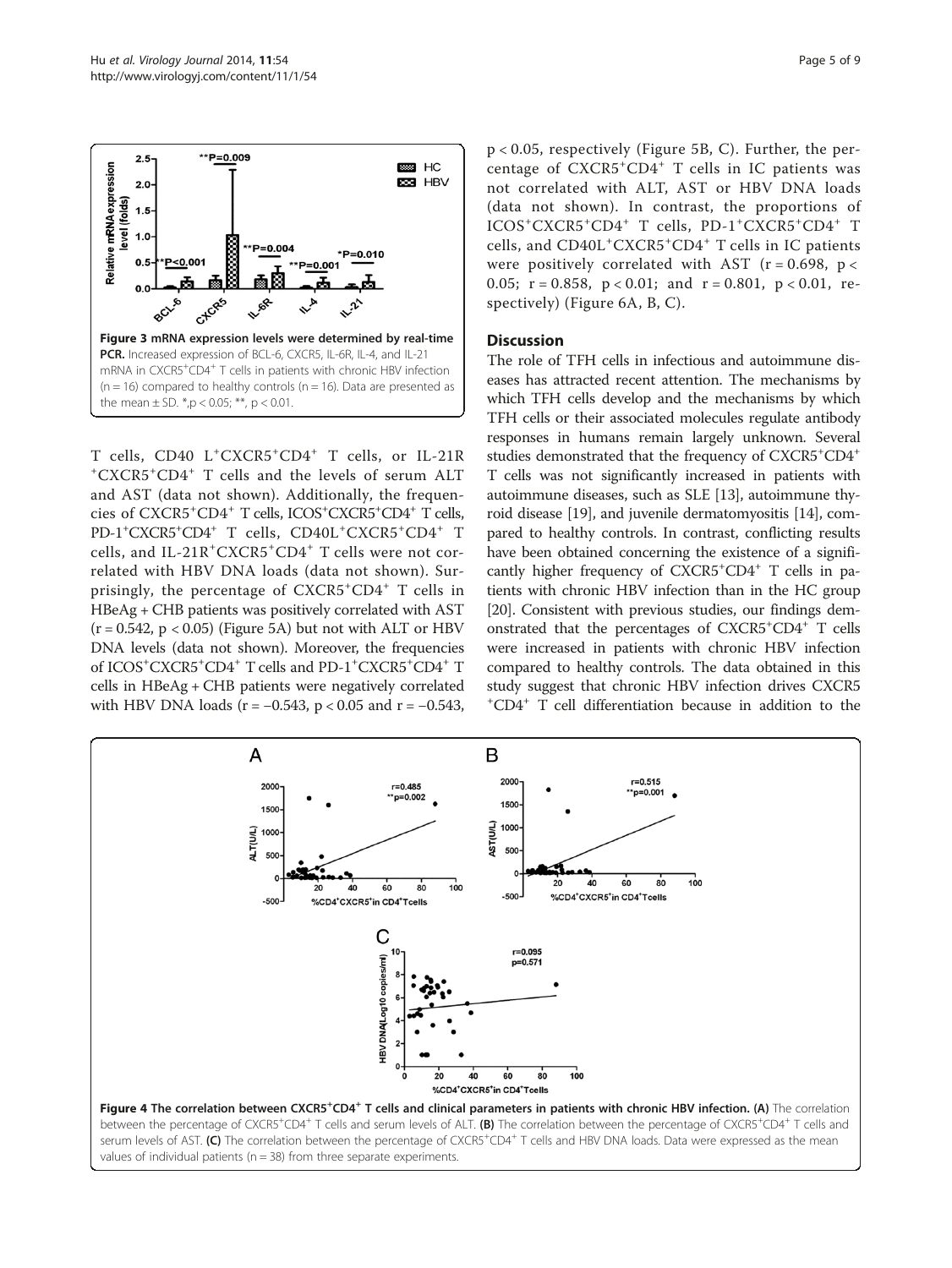<span id="page-5-0"></span>Hu et al. Virology Journal 2014, 11:54 Page 6 of 9 http://www.virologyj.com/content/11/1/54



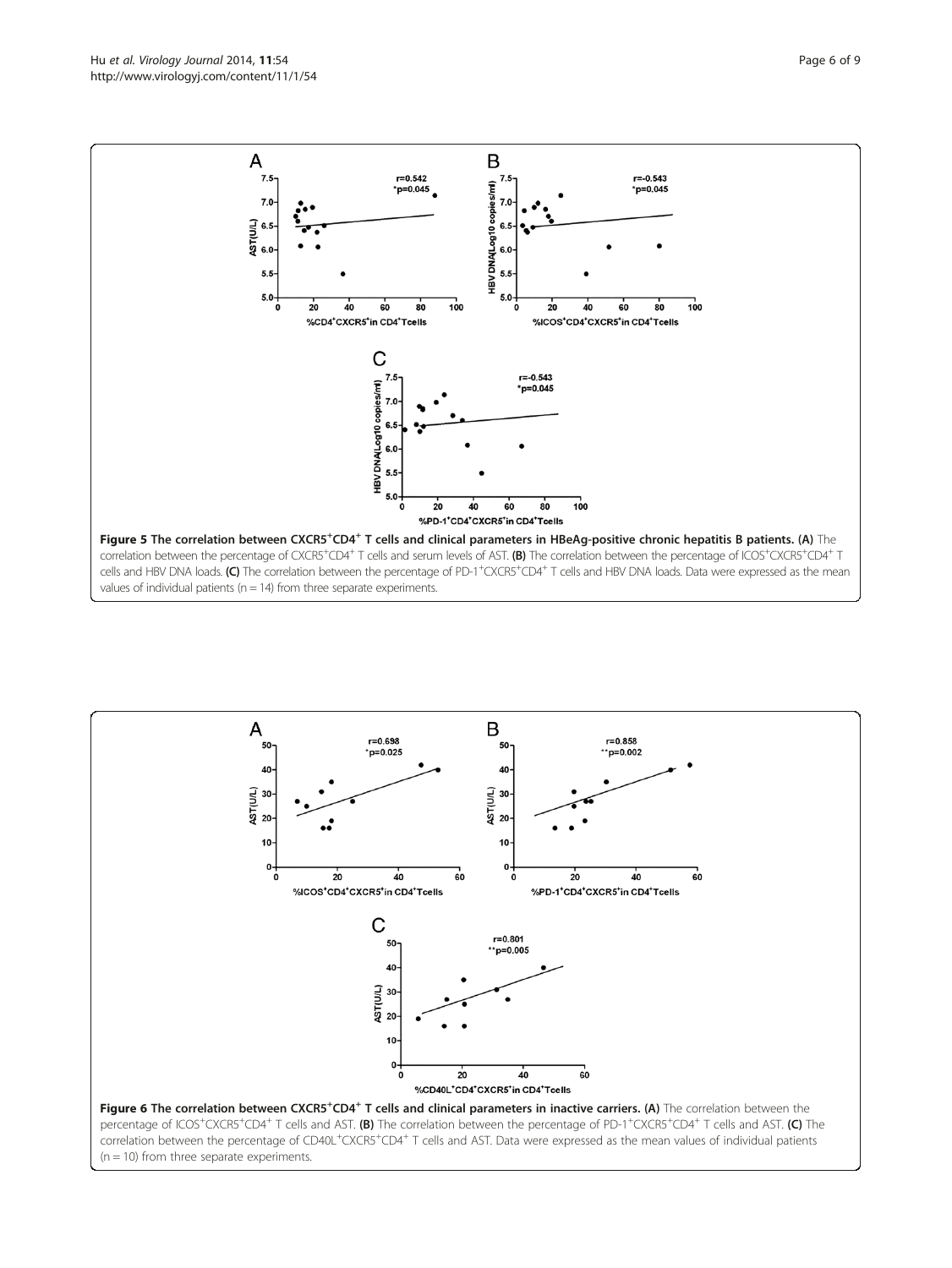increased frequency of these cells, the phenotype of CXCR5+ CD4+ T cells is altered.

The function of TFH cells is closely related to a combination of markers. In this study, the expression of ICOS was increased in CXCR5<sup>+</sup>CD4<sup>+</sup> T cells in patients with chronic HBV infection compared to healthy controls. ICOS is not expressed by resting T cells and is rapidly upregulated after TCR stimulation. Previous studies demonstrated that ICOS was required for Bcl6 upregulation and for the initiation of the TFH cell differentiation program [[21\]](#page-8-0). Reduced numbers of TFH cells were observed in the absence of ICOS signals [\[22\]](#page-8-0). ICOS delivers costimulatory signals by binding to ICOS ligand (ICOS-L) expressed on antigen presenting cells. In both mice and humans, the interruption of the ICOS-ICOS-L interaction leads to impaired GC reactions, Ab class switching, and affinity maturation [[22,23\]](#page-8-0). Differential expression of PD-1 was also observed between the two groups. PD-1 signaling plays a major role in inhibiting T cell responses. Previous studies demonstrated that PD-1 was elevated during a viral infection to inhibit chronically activated T cells from causing immunopathology or becoming autoreactive [[24](#page-8-0)]. Accumulating evidence indicates that PD-L1- and/or PD-L2-expressing B cells interacted with PD-1<sup>+</sup> TFH cells to regulate germinal center B cell survival and the formation and affinity of long-lived plasma cells [[25](#page-8-0)]. We also found that the proportions of CD40L<sup>+</sup>CD4<sup>+</sup>CXCR5<sup>+</sup> and IL-21R<sup>+</sup>CD4<sup>+</sup>CXCR5<sup>+</sup> cells were higher in patients with chronic HBV infection than in healthy controls. The CD40L/CD40 interaction promotes germinal center formation, immunoglobulin isotype switching, and somatic hypermutation of the Ig to enhance affinity for antigens, as well as the subsequent formation of long-lived plasma cells and memory B cells [[26](#page-8-0)].

BCL-6 was recently identified as a master regulator of TFH differentiation. Constitutive expression of Bcl-6 drives TFH differentiation in vivo [[27](#page-8-0)]. Previous work demonstrated that GC TFH cells expressed a high level of Bcl-6, while blood CXCR5<sup>+</sup>CD4<sup>+</sup> T cells failed to express elevated levels of the Bcl-6 protein [\[28\]](#page-8-0). In contrast to previous studies, blood CXCR5+ CD4+ T cells in patients with chronic HBV infection exhibited significantly up-regulated levels of Bcl-6 mRNA compared to healthy controls. IL-21 has been reported to play a role in TFH cell formation and in B cell growth, survival, and isotype switching [\[29](#page-8-0)-[32](#page-8-0)]. Our data demonstrated that IL-21 mRNA was highly expressed in circulating TFH cells in patients with chronic HBV infection. This finding suggests that circulating TFH cells can help naïve B cells to produce antibody via IL-21 in patients with chronic HBV infection. The observation that TFH cells produce IL-4 after parasite infection was confirmed by several studies [\[33,34\]](#page-8-0). IL-4 expression by GC TFH cells that lack other Th2 characteristics is important for murine B cell IgG1 class switching.

Our study reveals that circulating TFH cells may be involved in HBV-related immune responses via transcription factors in combination with induction signals and secreted cytokines. We further clarify the relationship between circulating TFH cells and clinical parameters in patients with chronic HBV infection. The percentage of CXCR5<sup>+</sup>CD4<sup>+</sup> T cells was positively correlated with serum levels of ALT and AST. However, the frequency of CXCR5<sup>+</sup>CD4<sup>+</sup> T cells was not correlated with HBV DNA loads. These findings indicate that blood CXCR5<sup>+</sup>CD4<sup>+</sup> T cells are associated with HBV-related liver damage. TFH cells may participate in the inflammatory response, but these cells have no relationship with HBV DNA load. Moreover, no significant correlations were observed between the percentage of ICOS<sup>+</sup>CXCR5<sup>+</sup>CD4<sup>+</sup>, PD-1<sup>+</sup>CXCR5<sup>+</sup>CD4<sup>+</sup>, CD40L<sup>+</sup>CXCR5<sup>+</sup>CD4<sup>+</sup>, or IL-21R<sup>+</sup>CXCR5<sup>+</sup>CD4<sup>+</sup> T cells and serum levels of ALT, AST or HBV DNA loads. The frequency of CXCR5<sup>+</sup>CD4<sup>+</sup> T cells was positively correlated with serum levels of ALT and AST, but no significant correlation was found between phenotype and serum levels of ALT and AST. Further studies are needed to determine whether the expression of CXCR5<sup>+</sup>CD4<sup>+</sup> T cells varies at different stages of the chronic HBV infection process. In this study, the frequency of CXCR5<sup>+</sup>CD4<sup>+</sup> T cells and ICOS+ CXCR5+ CD4+ T cells was significantly higher in HBeAg + CHB patients than in HC, and the percentage of CXCR5<sup>+</sup>CD4<sup>+</sup> T cells in HBeAg + CHB patients was positively correlated with AST. In addition, the proportion of ICOS<sup>+</sup>CXCR5<sup>+</sup>CD4<sup>+</sup> T cells in HBeAg + CHB patients was negatively correlated with HBV DNA loads. Further, the frequency of ICOS<sup>+</sup>CXCR5<sup>+</sup>CD4<sup>+</sup> T cells, PD-1<sup>+</sup>CXCR5<sup>+</sup>CD4<sup>+</sup> T cells, and CD40L<sup>+</sup>CXCR5<sup>+</sup>CD4<sup>+</sup> T cells in IC patients was positively correlated with AST. Our findings reveal that TFH cells may reflect active immune responses because TFH cells are specialized providers of B cell help and promote humoral responses against viral infection. This positive correlation also suggests that the frequency and phenotype of CXCR5<sup>+</sup>CD4<sup>+</sup> T cells is associated with HBV-related liver damage.

### Conclusion

Our results demonstrated that the levels of CXCR5<sup>+</sup>CD4<sup>+</sup> T cells and the expression of ICOS, PD-1, CD40L, and IL-21R in CXCR5<sup>+</sup>CD4<sup>+</sup> T cells were increased in patients with chronic HBV infection compared to healthy controls. Moreover, CXCR5+ CD4+ T cells were positively correlated with serum levels of ALT and AST in patients with chronic HBV infection, indicating that circulating counterparts of TFH cells may be involved in HBV-related immune responses. Further functional investigations of these cells may elucidate the pathogenesis of chronic HBV infection.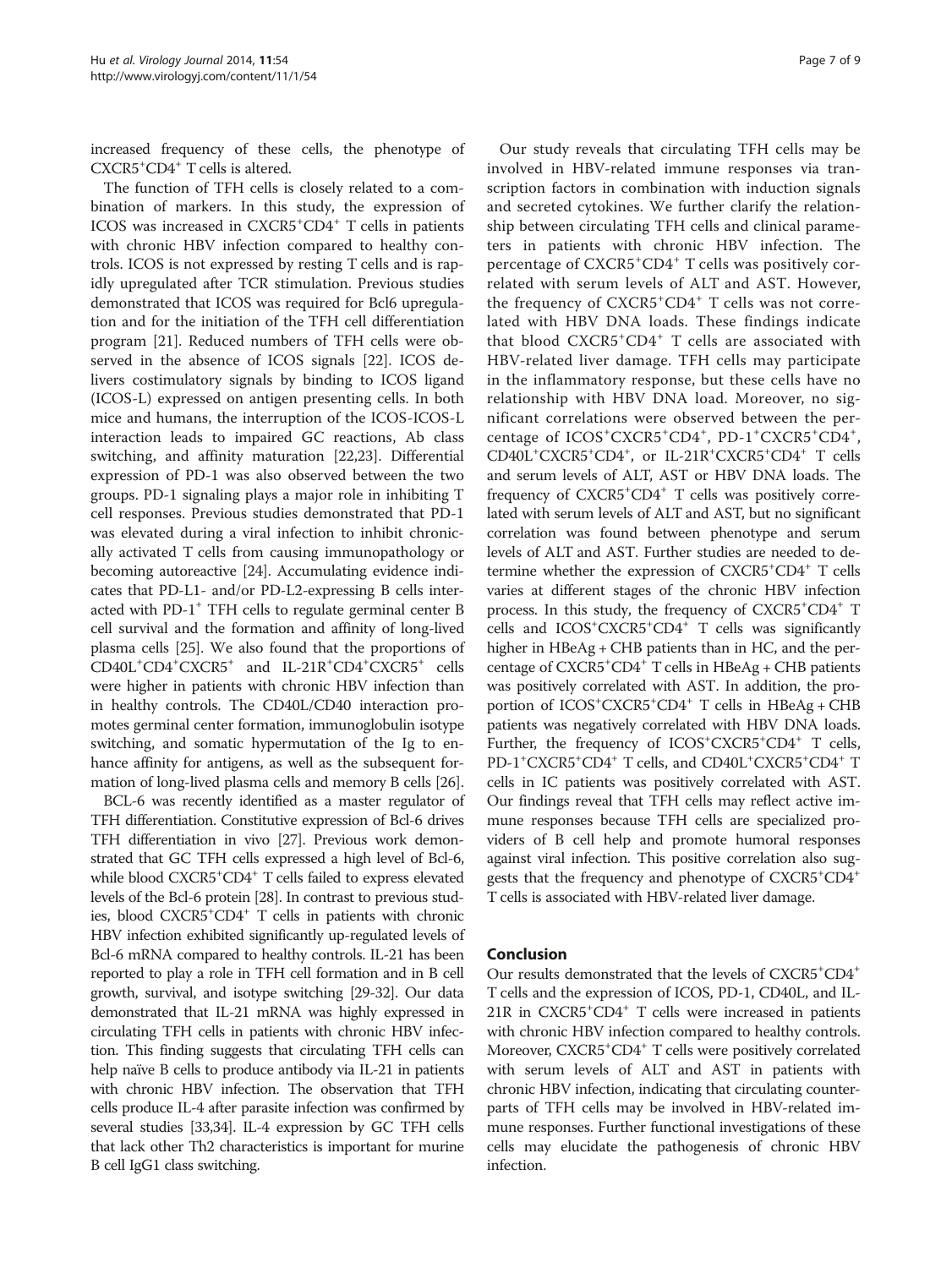#### Materials and methods Patients

A total of 38 patients with chronic HBV infection were recruited from the outpatient service of the Second Affiliated Hospital of Chongqing Medical University from July to November 2012, and 25 healthy volunteers were selected as controls. Individual subjects with HBV infection were confirmed to be positive for both HBsAg and detectable HBV virions for more than 6 months. Subjects infected with the hepatitis A, C, D, or E viruses or the human immunodeficiency virus and patients with a history and clinical features of drug-induced liver injury, alcoholic hepatitis, autoimmune diseases and steatohepatitis were excluded. All of the included patients were naïve and had not been previously treated with nucleoside/nucleotide analog antiviral or immunomodulatory drugs. This study conformed to the ethical guidelines of the Declaration of Helsinki and was approved by the Ethics Committee of the Second Affiliated Hospital of Chongqing Medical University. All subjects provided written informed consent.

### Samples

Peripheral blood samples were obtained from individual subjects with written informed consent. Levels of HBV DNA were detected using a fully automated real-time PCR machine and the luciferase quantitation detection kit, with a detection limit of 300 copies/mL (Roche Amplicor, Basel, Switzerland). Serum markers of HBV, anti-HAV, anti-HCV and anti-HEV were determined via the Roche electrochemical luminescence method using an Architect i2000 system (Abbott Laboratories, Abbott Park, IL, USA). Serum anti-HDV was analyzed by ELISA according to the manufacturer's instructions (Kehua Bio-Engineering Co, Ltd, Shanghai, China). Serum levels of AST and ALT were detected using the Automatic Biochemistry Analyzer (Beckman LX-20, Beckman, USA).

#### Flow cytometry analysis

Five milliliters of heparinized peripheral venous blood was obtained from either healthy volunteers or patients with chronic HBV infection. After removing plasma, the red blood cells were lysed using an  $NH<sub>4</sub>Cl$  lysis solution. Flow cytometry analysis was performed on  $10<sup>6</sup>$  cells per tube using the following fluorochrome-conjugated antibodies: anti-CD3–phycoerythrin (PE)–cyanine (CY) 7 (eBioscience, San Diego, CA, USA), anti- CD4–fluorescein isothiocyanate (FITC) (BD Company, San Jose, CA, USA), anti- CXCR5–allophycocyanin (APC) (BD Company, San Jose, CA, USA), anti-ICOS–PE (BD Company, San Jose, CA, USA), anti-PD1-PE (BD Company, San Jose, CA, USA), anti-CD40L–PE (eBioscience, San Diego, CA, USA), and anti-IL-21R-PE (BD Company, San Jose, CA, USA). Isotype-matched control antibodies (Beckton Dickinson, San Jose, USA) were used to correct nonspecific binding. After staining for 30 min at 4°C, the cells were washed twice with PBS containing 0.5% bovine serum albumin and subsequently analyzed using a FACS Canto II cytometer and FACSDiva software, version 4.1 (Becton Dickinson).

### MACS cell separation

CXCR5+ CD4+ T cells were isolated from PBMCs using an autoMACS to achieve >95% purity, as previously described. The employed MACS Cell Separation Reagents contained a CD4+ T cell biotin–antibody cocktail, a CXCR5-biotinantibody, and micro-beads. CD4<sup>+</sup> T cells were negatively selected using a CD4<sup>+</sup> T cell isolation kit (Miltenyi Biotec, Germany), yielding populations of  $CD4^+$  cells with 96–99% purity. Next, CXCR5<sup>+</sup> T cells were separated from CD4<sup>+</sup> T cells on the AutoMACS via repetitive separation steps using a positive selection kit (Miltenyi Biotec).

#### Real-time PCR

Total RNA was extracted from blood TFH cells using Trizol (Invitrogen) according to the manufacturer's instructions. The concentration and the purity of the RNA were determined by absorbance at 260/280 nm, and cDNA was synthesized using the PrimeScript RT reagent Kit (TaKaRa, Japan). Relative levels of gene expression were measured by real-time PCR using the SYBRGreen master mix reagent in an ABI PRISM 7300 sequence detection system. The following primers were used: GAPDH (NSO\_1236141\_039, NSO\_1236141\_040, Invitrogen), BCL-6 (HP 205513, Origene), CXCR5 (HP205521, Origene), IL-6R (HP200535, Origene), IL-4 (HP200556, Origene), and IL-21 (HP214222, Origene). Amplification began with an initial denaturation for 30 seconds at 95°C followed by 40 cycles of denaturation at 95°C for 5 seconds and annealing and extension at 60°C for 31 seconds. The plate was subsequently read. Each sample was tested in triplicate, and the average values were used for subsequent calculations. The expression of each gene was normalized to the housekeeping gene GAPDH, and expressed values relative to control were calculated using the  $\triangle$ <sup> $\triangle$ </sup>CT method. Amplified products were visualized using a UV transilluminator in combination with 1.2% agarose gel electrophoresis and ethidium bromide staining.

#### Statistical analysis

All statistical tests were performed using SPSS software, version 17.0 (SPSS Inc., Chicago, IL, USA). Data were presented as the mean  $\pm$  SD. The t-test was used to compare two independent variables. Correlations between variables were evaluated using the Pearson correlation test. A twotailed P < 0.05 was considered statistically significant.